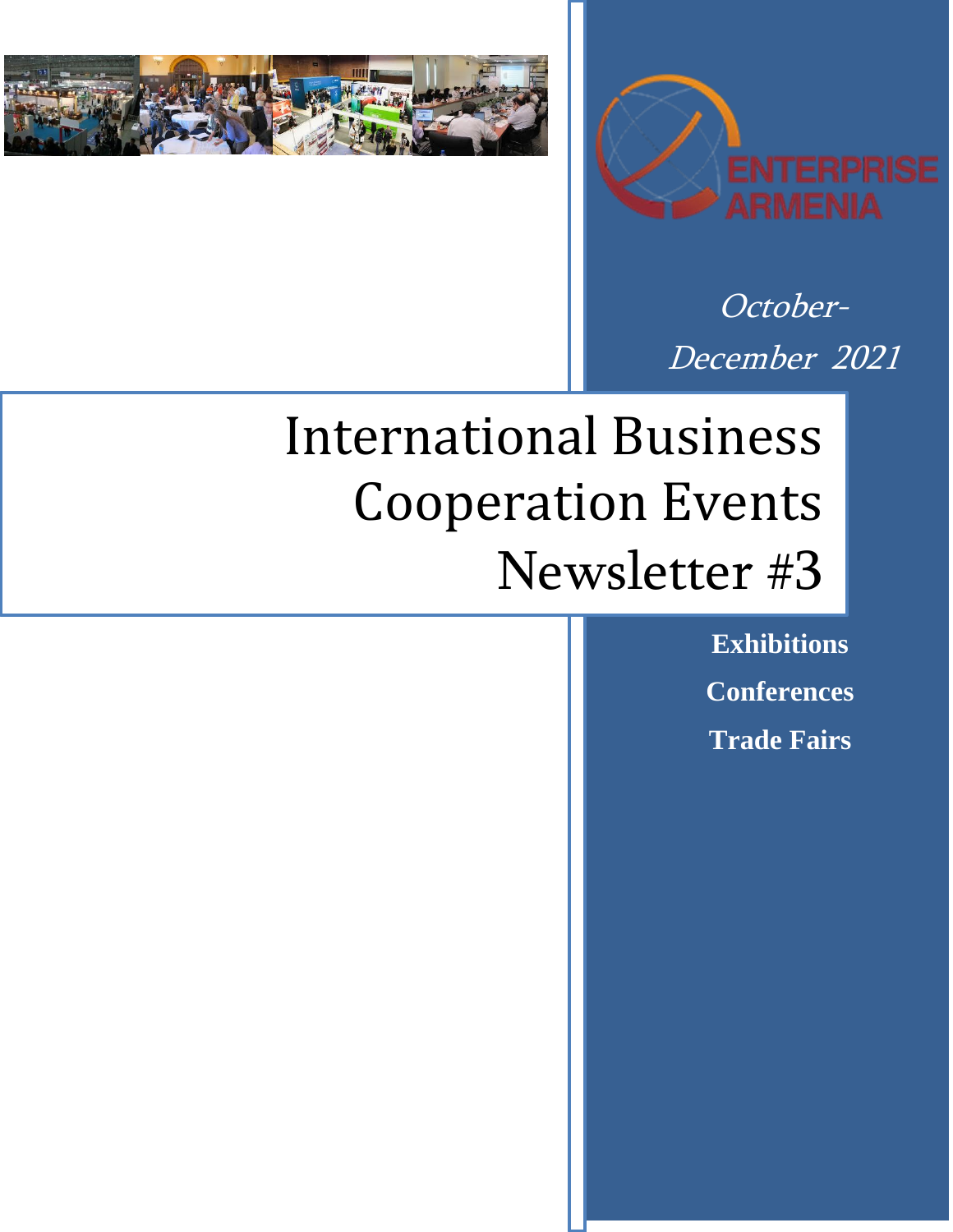## **October**

### **SEPAWA®**

**Exhibition and congress of the detergents/cleansers, cosmetics and fragrance industry** \*digital event **Project team** [office@sepawa.com](mailto:office@sepawa.com) **Industry sector** Cosmetics, Personal Hygiene, Wellness, Textile and Clothing Machinery, Textile Cleaning **Main product group**

Apparatus for the Chemical Industry, Biochemistry, Biotechnological Products, Chemical Bases, Chemical Industry, Chemical Products, Consulting, Disinfections, Distribution, Essences, Professional Literature, Research and Development, Hair cosmetics, halal products, Hygiene, Innovations, Toilet Requisites, Cosmetics, Machines for the Cosmetic Industry, Cosmetic Ingredients, Laboratory Apparatus, Laboratory Technology, Plants and Machinery for the Chemical Industry, Measuring Value Recording Systems, Natural Products, Perfumery, Polymers, Quality Assurance, Detergents, Basic Materials, Soap, Knitted Fabrics, Scientific Apparatus

| gamescom asia                                                                                | <b>Singapore, Singapore</b> |
|----------------------------------------------------------------------------------------------|-----------------------------|
| *digital event                                                                               | 15.10.2021-17.10.2021       |
| <b>Project team</b>                                                                          |                             |
| http://www.gamescom.asia/                                                                    |                             |
| <b>Industry sectors</b>                                                                      |                             |
| Information and Communication Technology, Software , Consumer Electronics, Multimedia, Toys, |                             |
| <b>Games, Computer Games</b>                                                                 |                             |
| <b>Main product group</b>                                                                    |                             |
| Computer Games, Computer Hardware, Software, Professional Literature, Services               |                             |
|                                                                                              |                             |

## **EIMA INTERNATIONAL**

**International Agricultural Machinery Exhibition \***digital event **Project team** [eima@federunacoma.it](mailto:eima@federunacoma.it) [http://www.eima.it](http://www.eima.it/) **Industry sectors** Agriculture and Forestry, Landscape Gardening, Fisheries, Livestock Farming **Main product group** Agricultural Machinery, Tractors, Engines, Soil Cultivation Machines, Forestry Engineering, Livestock Farming, Milking Installations, Gardening Tools, Plant Protection, Irrigation Plants, Harvesting Machines, renewable energies 19**.**10**.2021-**23**.**10**.2021**

## **Bio-Europe**

**Biotechnology Conference and Exhibition** \*digital event **Project team** tvoigt@ebdgroup.com <https://informaconnect.com/bioeurope/> **Industry sectors** Laboratory Technology, Biotechnology **Main product group** Biotechnology, Biotechnological Products **Stockholm**, **Sweden**

**Bologna**, **Italy**

25**.**10**.2021-2**8**.**10**.2021**

**ENTERPRISE ARMENIA** 

Enterprise Armenia Address: 5a M. Mkrtchyan St., Yerevan 0010, Armenia, Tel.: (+374 98) 255 018, [www.isc.am](http://www.isc.am/) 

**Berlin, Germany 13.10.2021-15.10.2021**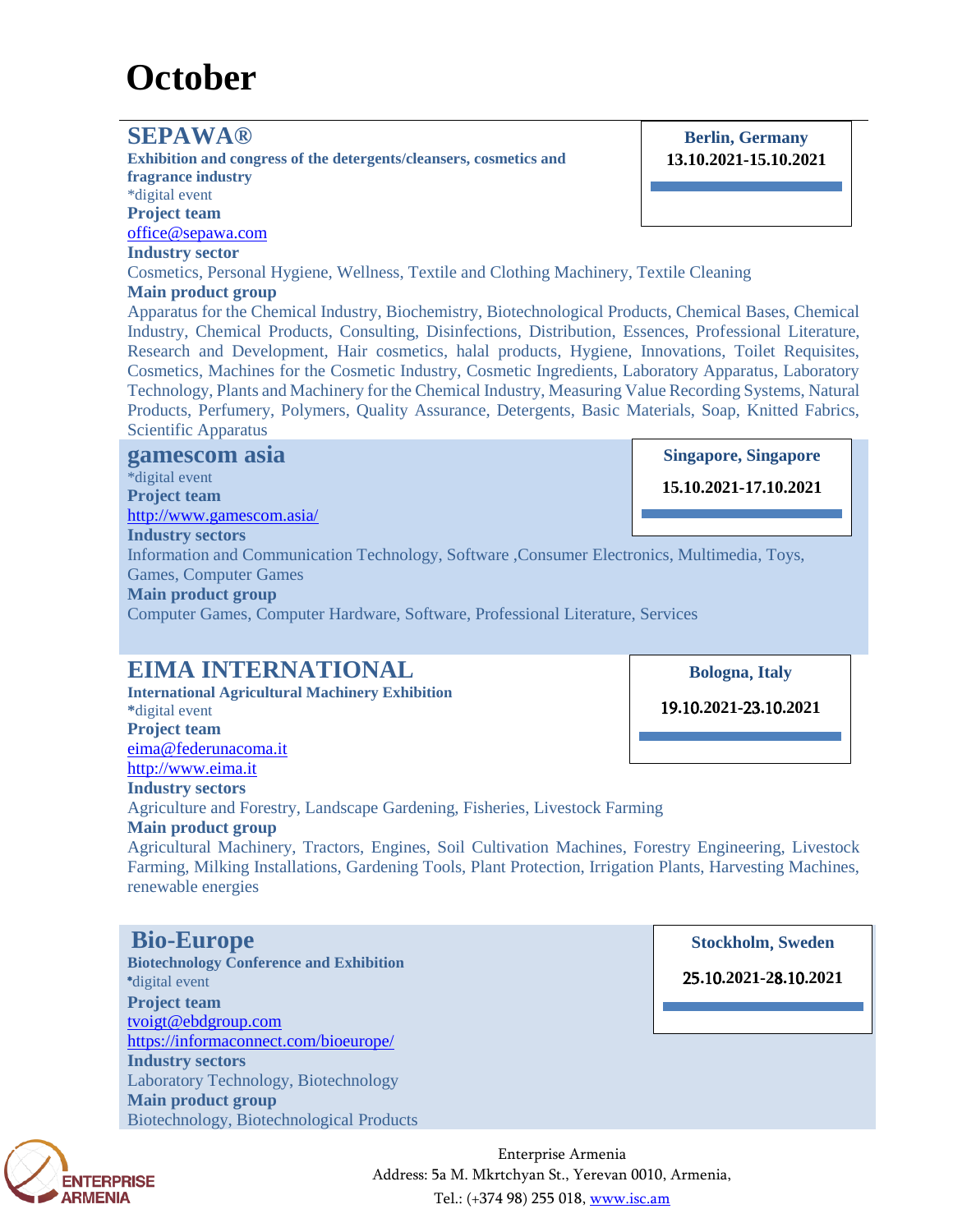## **Smart Country Convention**

**Kongressmesse \***digital event **Project team** <http://hkfashionweekss.com/> **Industry sectors**

Energy (conventional and renewable), City Sanitation, Water Technology, Waste Disposal, Public Services, Information and Communication Technology, Software

#### **Main product group**

Energy Supply, Security Systems, Service Networks, Disposal, Information Technology, Communication Technology, Municipal Engineering, Health, Living

## **November**

## **INTERPOMA**

**International trade show for production, storage and marketing of apples** \*digital event

**Project team**

<http://www.fierabolzano.it/interpoma/>

#### **Industry sectors**

Agriculture and Forestry, Landscape Gardening, Fisheries, Livestock Farming

#### **Main product group**

Nursery Products, Fruit Cultivation, Storage Equipment, Storage Technology, Refrigeration, Quality Control, Measuring Equipment, Sorting Machines, Packaging Technology, Packaging Machinery, Packaging Material

Hotel Equipment, Restaurant Equipment, Catering, Bakery Equipment, Industrial Refrigerators and Deep-Freezers, Storage Technology, Foodstuff, Beverages, Dairy Products, Bakery Products, Wine, Ready-to-serve-

## **FHC CHINA**

Main product group

Project team

Industry sector

Main product group

Meals, Sweets, Food Ingredients

[http://www.prowinechina.com](http://www.prowinechina.com/)

Food, Beverage and Luxury Foodstuff

International Trade Fair for Wines and Spirits

**ProWine China**

**International Food, Drink, Hospitality, Foodservice, Bakery and Retail IT Exhibition Project team** [fhc@chinaallworld.com](mailto:fhc@chinaallworld.com) [http://www.fhcchina.com](http://www.fhcchina.com/) Industry sector

Hotel and Catering, Shop Fittings, Food, Beverage and Luxury Foodstuff

**Shanghai, China, People's Republic**

**Bolzano, Italy**

**04.11.2021-06.11.2021**

 **09.11.2021-11.11.2021**

**Shanghai, China, People's Republic**

 **09.11.2021-11.11.2021**

```
ENTERPRISE
ARMENIA
```
Enterprise Armenia Address: 5a M. Mkrtchyan St., Yerevan 0010, Armenia, Tel.: (+374 98) 255 018, [www.isc.am](http://www.isc.am/) 

 **Berlin, Germany**

26**.10.2021-2**8**.10.2021**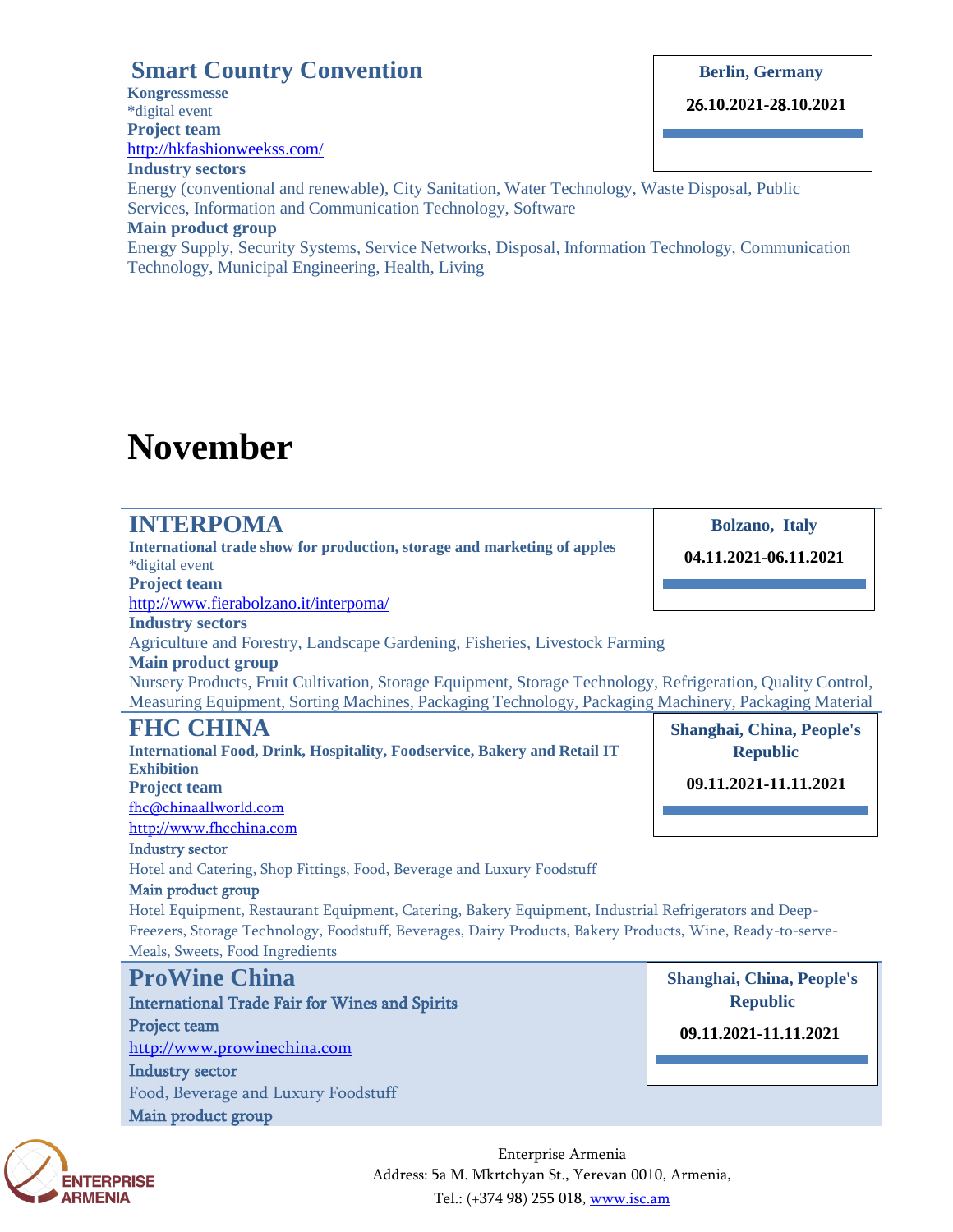Wine, Spirits, Sales Promotion, Accessories, Software, Champagne, Sparkling Wines, Professional Literature, Services

## **Industrial Transformation ASIA-PACIFIC**

**Platform for Digital Industry and Intelligent Manufacturing in ASEAN-PACIFIC hybrid event Project team** [ulrike.legde@messe.de](mailto:ulrike.legde@messe.de) **Industry sector** Computer-Aided Engineering, Factory Automation, Measuring and Control Information and Communication Technology, Software **Main product group** Factory Automation, Robotics, Logistics

## **MAG**

**Die Community Convention \***digital event **Project team** Fon: +49 5033 9639-0 Fax: +49 5033 9639-20 info@sensor-test.com info@ama-service.com http://www.sensor-test.com **Industry sectors** Toys, Games, Computer Games (industry 73), Consumer Electronics, Multimedia (industry 87) **Main product group** Apparel (Garment), Books, Comics, Computer Games, Electronic Media

## **Erfurt, Germany**

**Singapore, Singapore 22.11.2021-24.11.2021**

**26.11.2021-28.11.2021**

## **December**

## **MTE MedTravelExpo**

**International Exhibition for Medical and Wellness Services, Health Improvement and Medical Treatment Project team** gureeva@expocentr.ru http://www.mte-expo.ru/en/ **Industry sectors** Medical Engineering, Health, Pharmaceuticals, Care **Main product group** Health, Wellness, Health Care

**Moscow**, **Russia**

**0**6**.**12**.2021-0**9**.**12**.2021**



Enterprise Armenia Address: 5a M. Mkrtchyan St., Yerevan 0010, Armenia, Tel.: (+374 98) 255 018, [www.isc.am](http://www.isc.am/)